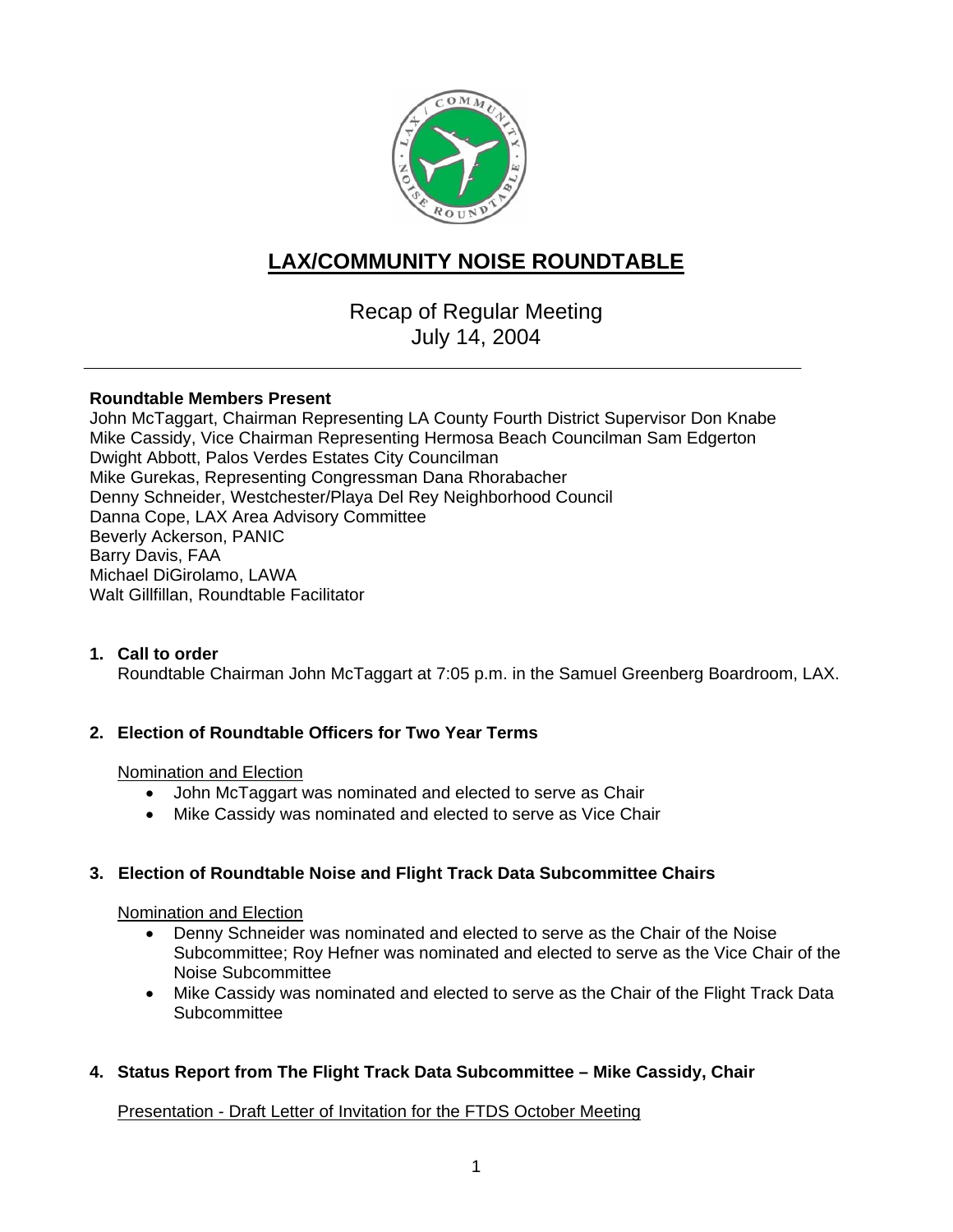Walter Gillfillan presented a draft letter that would be sent to stakeholders re: possible RNAV procedure for eastern departures in the Northern Sector (Work Program Items I.1 and I.2).

## Action

The draft letter was approved subject to the LAWA staff and Chair establishing an appropriate mailing list.

Presentation - Work Program Item III.3 - Palos Verdes over flights by turboprop aircraft Barry Davis from the FAA provided an informal response to questions posed by the FTDS at its June 9 meeting.

- The turbo-prop traffic crossing the PV Peninsula enroute to SNA can not exceed an altitude of 6,000 feet because of LGB traffic separation.
- TRACON does not allow the turbo-prop traffic outside of the Class B airspace. Councilman Dwight Abbott indicated that he has data with aircraft outside of Class B and will provide that information to Mr. Davis.

## **Action**

Chairman Cassidy asked that this item be placed on the agenda for the August meeting of the FTDS.

## **5. Discussion/Approval of Letters to FAA Center of Excellence and Transportation Research Board**

## **Presentation**

Mr. Gillfillan presented a draft letter to the two organizations that would be a response to their call for suggested research topics. The topics listed in the draft are taken from the Roundtable's Work Program.

## Action

The Roundtable approved the submittal of the letters subject to the following:

- In the second paragraph, last sentence, second from the last line, add the word "in" to read …..our interest in achieving our ……
- At the end of the first bullet, add ….during "daytime" and noise sensitive hours …..
- Omit the third bullet
- Combine bullets 5,6 and 7
- Change the wording to read: "Provide additional mitigation options"

# **6. Status Report on The Roundtable's Work Program**

## **Presentation**

Mr. Gillfillan reviewed the changes to the Work Program that the Roundtable had directed to be made at its November 2003 meeting. Roundtable directed the following modifications to the draft:

- **Item I.1**, Over-Ocean Operations Add to Current Status; LAWA staff to follow up with a second letter to airlines that have not responded
- **Item I.2**, No easement Move this item to Additional Work Items, Item IV.11
- **Item II.1**, Early departure turns Add to Current Status; October meeting with stake holders re: possible RNAV procedure
- **Item II.3**, Low frequency noise Add to Current Status; Completed, research recommended to the Center of Excellence and the Transportation Research Board